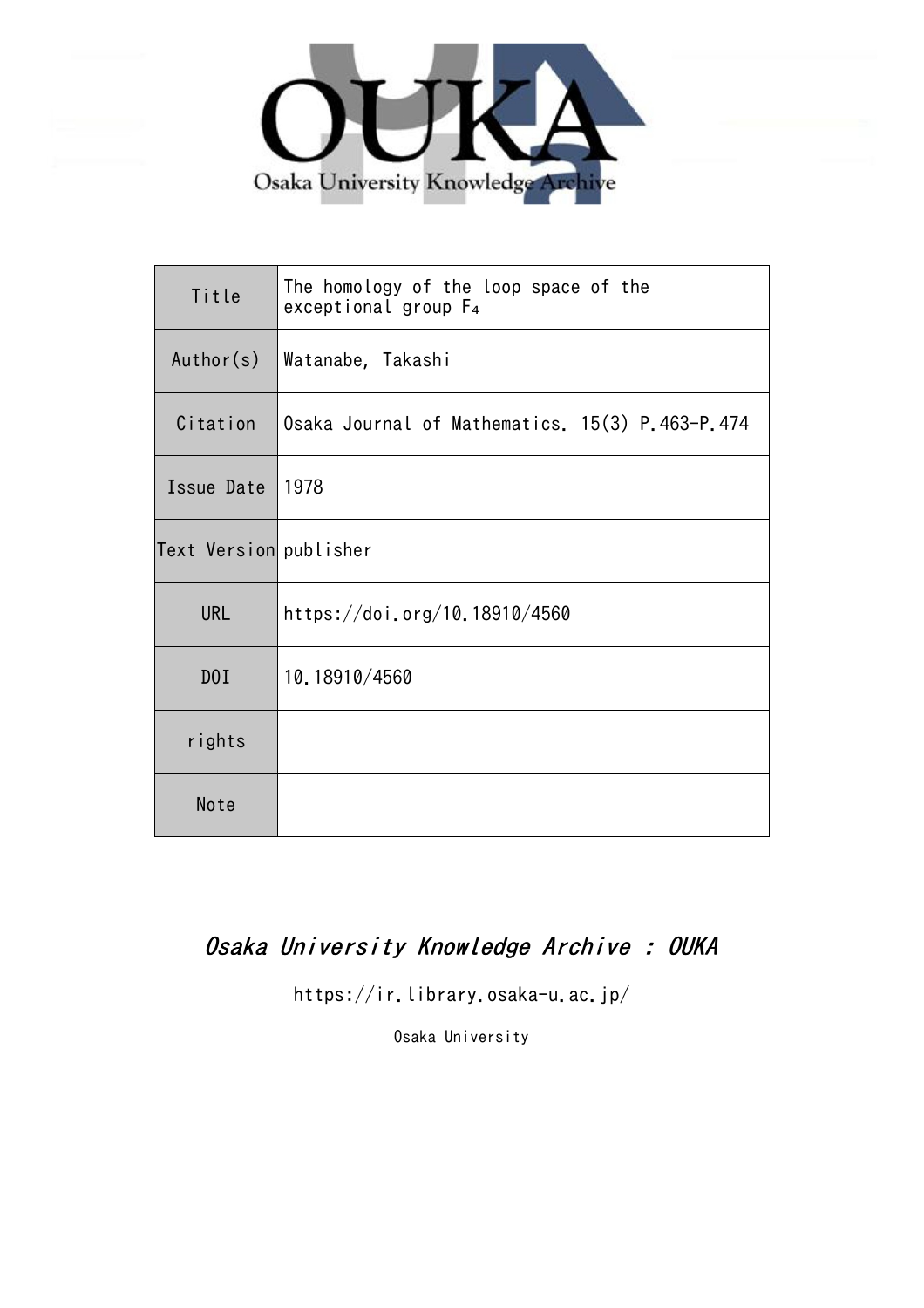**Watanabe, T. Osaka J. Math. 15 (1978), 463-474**

## **THE HOMOLOGY OF THE LOOP SPACE OF THE EXCEPTIONAL GROUP F<sup>4</sup>**

TAKASHI WATANABE

### (Received May 26, 1977)

Let G be a compact, simply connected, simple Lie group and  $\Omega G$  the space of loops on G. Bott [4] showed that  $H_*(\Omega G)$  has no torsion and vanishing odd dimensional part. Since  $\Omega G$  is a homotopy commutative H-space,  $H_*$  $(\Omega G)$  becomes a commutative Hopf algebra over the integers Z. Bott [5] also gave a general method for computing its Hopf algebra structure, and de termined it explicitly for  $G = SU(l+1)$ , Spin(2l+1), Spin(2l) and  $G_2$ .

The object of this paper is to determine the Hopf algebra structure of  $H_*(\Omega F_4)$ , where  $F_4$  is the compact exceptional Lie group of rank 4.

Let  $\psi$  denote the coproduct of  $C=H_*(\Omega G)$  induced by the diagonal *ΩG*→*ΩGxΩG*. Since  $\psi$  is commutative, we may introduce a map  $\tilde{\psi}$ : C→ *C®C* satisfying

$$
\psi(\sigma)-\sigma\!\otimes\!1\!-\!1\!\otimes\!\sigma=\tilde{\psi}(\sigma)\!+\!T\tilde{\psi}(\sigma)
$$

for all  $\sigma \in C$ , where  $T: C \otimes C \rightarrow C \otimes C$  is defined by

$$
T(\sigma \otimes \tau) = \begin{cases} \tau \otimes \sigma & \text{if } \sigma \neq \tau \\ 0 & \text{if } \sigma = \tau \,. \end{cases}
$$

Then  $\tilde{\psi}(\sigma)=0$  if and only if  $\sigma \in P(C)$ , where *P* denotes the primitive module functor.

We can now state our main result.

**Theorem 1.** The Hopf algebra structure of  $H_*(\Omega F_4)$  is given by:  $(i)$   $H_*(\Omega F_4) = Z[\sigma_1, \sigma_2, \sigma_3, \sigma_5, \sigma_7, \sigma_{11}]/(\sigma_1^2 - 2\sigma_2, \sigma_2\sigma_1 - 3\sigma_3)$  where  $\deg \sigma_i = 2i$ . (ii) In suitable choice of generators  $\sigma_5$ ,  $\sigma_7$ ,  $\sigma_{11}$ , the coproduct is given by

$$
\psi(\sigma_k) = \sum_{i+j=k} \sigma_i \otimes \sigma_j \qquad (k = 1, 2, 3),
$$
  
\n
$$
\tilde{\psi}(\sigma_5) = \sigma_4 \otimes \sigma_1 + 2\sigma_3 \otimes \sigma_2,
$$
  
\n
$$
\tilde{\psi}(\sigma_7) = (\sigma_5 \sigma_1 - \sigma_6) \otimes \sigma_1 + \sigma_5 \otimes \sigma_2 + \sigma_4 \otimes \sigma_3,
$$
  
\n
$$
\tilde{\psi}(\sigma_{11}) = 2(-\sigma_7 \sigma_3 + \sigma_5 \sigma_4 \sigma_1 - \sigma_6 \sigma_4) \otimes \sigma_1 + 2(-\sigma_7 \sigma_2 + 3\sigma_5 \sigma_4 - \sigma_6 \sigma_3) \otimes \sigma_2
$$
  
\n
$$
+ 2(-\sigma_7 \sigma_1 + 3\sigma_5 \sigma_3 + \sigma_6 \sigma_2) \otimes \sigma_3 + (-\sigma_7 + \sigma_5 \sigma_2 + 8\sigma_6 \sigma_1) \otimes \sigma_4
$$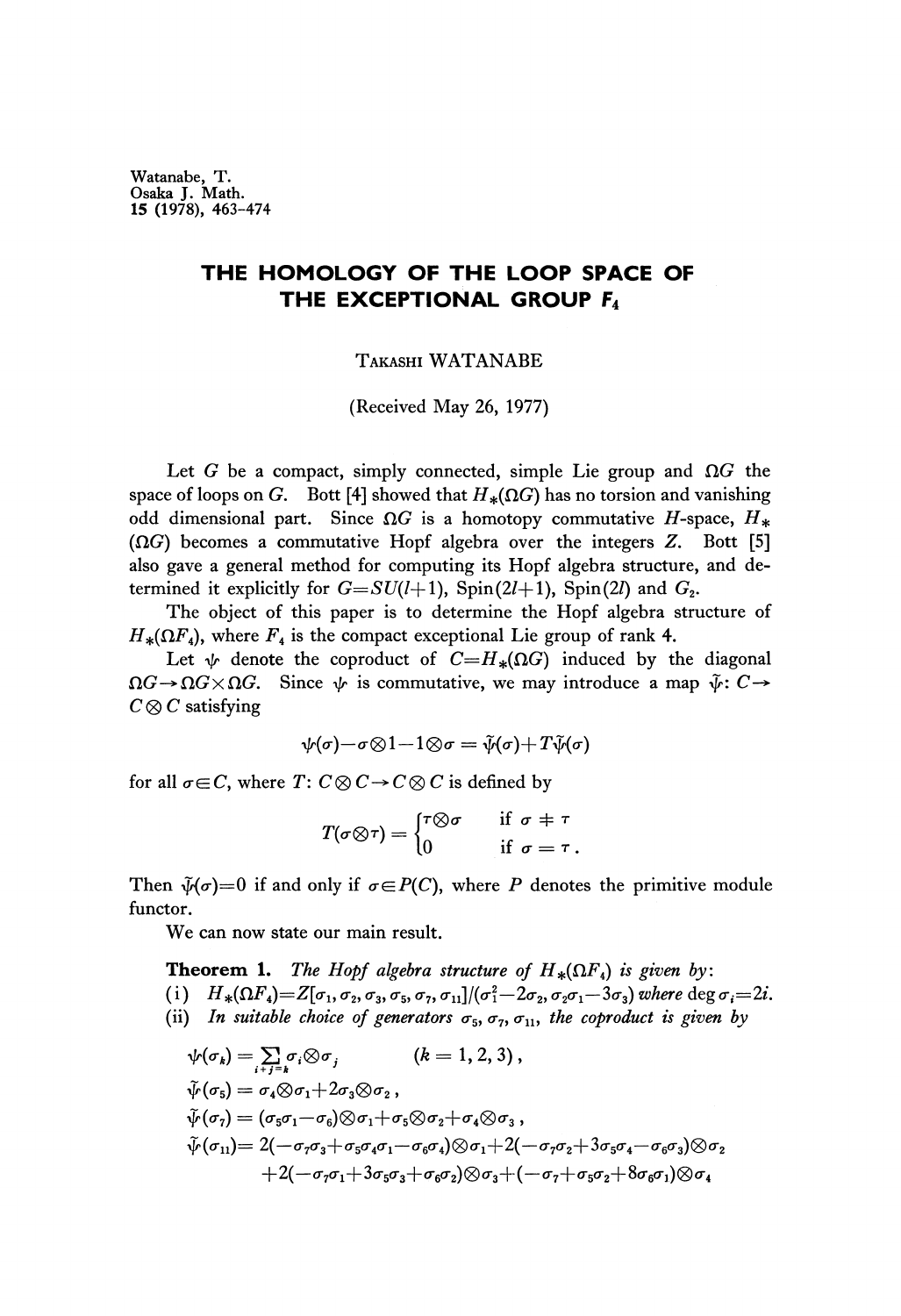$+12\sigma_6{\mathord{ \otimes } } \sigma_4\sigma_1$ 

where 
$$
\sigma_4 = \sigma_2^2 - \sigma_3 \sigma_1
$$
 and  $\sigma_6 = \sigma_2^3 - 4\sigma_3^2$ .  
\n(iii)  $PH_*(\Omega F_4) = Z \{\sigma_1, \sigma_5', \sigma_7', \sigma_{11}'\}$  where  
\n $\sigma_5' = 5\sigma_5 - \sigma_4 \sigma_1$ ,  
\n $\sigma_7' = 7\sigma_7 - 14\sigma_5 \sigma_2 + 10\sigma_6 \sigma_1$ ,  
\n $\sigma_{11}' = 11\sigma_{11} - 33\sigma_5^2 \sigma_1 + 11\sigma_7 \sigma_4 + 22\sigma_5 \sigma_6 + 6\sigma_6 \sigma_4 \sigma_1$ .

The paper is organized as follows. In §1 we prove part (i) by an easy spectral sequence argument. §2 is devoted to review Bott's work. In §3 we apply the argument in  $\S 2$  to  $F_4$ . Finally in  $\S 4$  we discuss parts (ii) and (iii).

## **1.** The algebra structure of  $H_*(\Omega F_4)$

It is well known that  $Spin(9) \subset F_4$  and the quotient  $F_4$ /Spin(9) is the Cayley projective plane  $\Pi$ , whose cohomology is given by

$$
H^*(\Pi)=Z[x]/(x^3)
$$

where deg *x=8.*

Let  $\Lambda$ ( ) and  $\Gamma$ [ ] denote exterior and divided polynomial algebras over *Z,* respectively. Then we have

**Lemma** 2. (i) *As a Hopf algebra,*

$$
H^*(\Omega\Pi)=\Lambda(a)\otimes\Gamma[b]
$$

*where* deg  $a=7$  and deg  $b=22$ . (ii) *As a Hopf algebra,*

$$
{H}_{\ast}(\Omega \Pi)=\Lambda(\alpha)\bar{\otimes}Z[\beta]
$$

*where* deg  $\alpha=7$  and deg  $\beta=22$ .

Proof. It is sufficient to show (i), because (ii) is just the dual statement of (i). Consider the integral cohomology spectral sequence  $\{E_r, d_r\}$  of the fibration

$$
\Omega \prod \rightarrow P \prod \rightarrow \prod ,
$$

so that  $E_2^{p,q} = H^p(\Pi) \otimes H^q(\Omega \Pi)$  and  $E_{\infty}^{p,q} = 0$  except for  $(p, q) = (0, 0)$ . A routine spectral sequence argument shows that  $H^*(\Omega \Pi)$  has an additive basis consisting of elements

$$
\{b_0=1, a_0, b_1, a_1, b_2, a_2, \cdots\}
$$

with deg  $a_i=22i+7$  and deg  $b_i=22i(i\geq 0)$  such that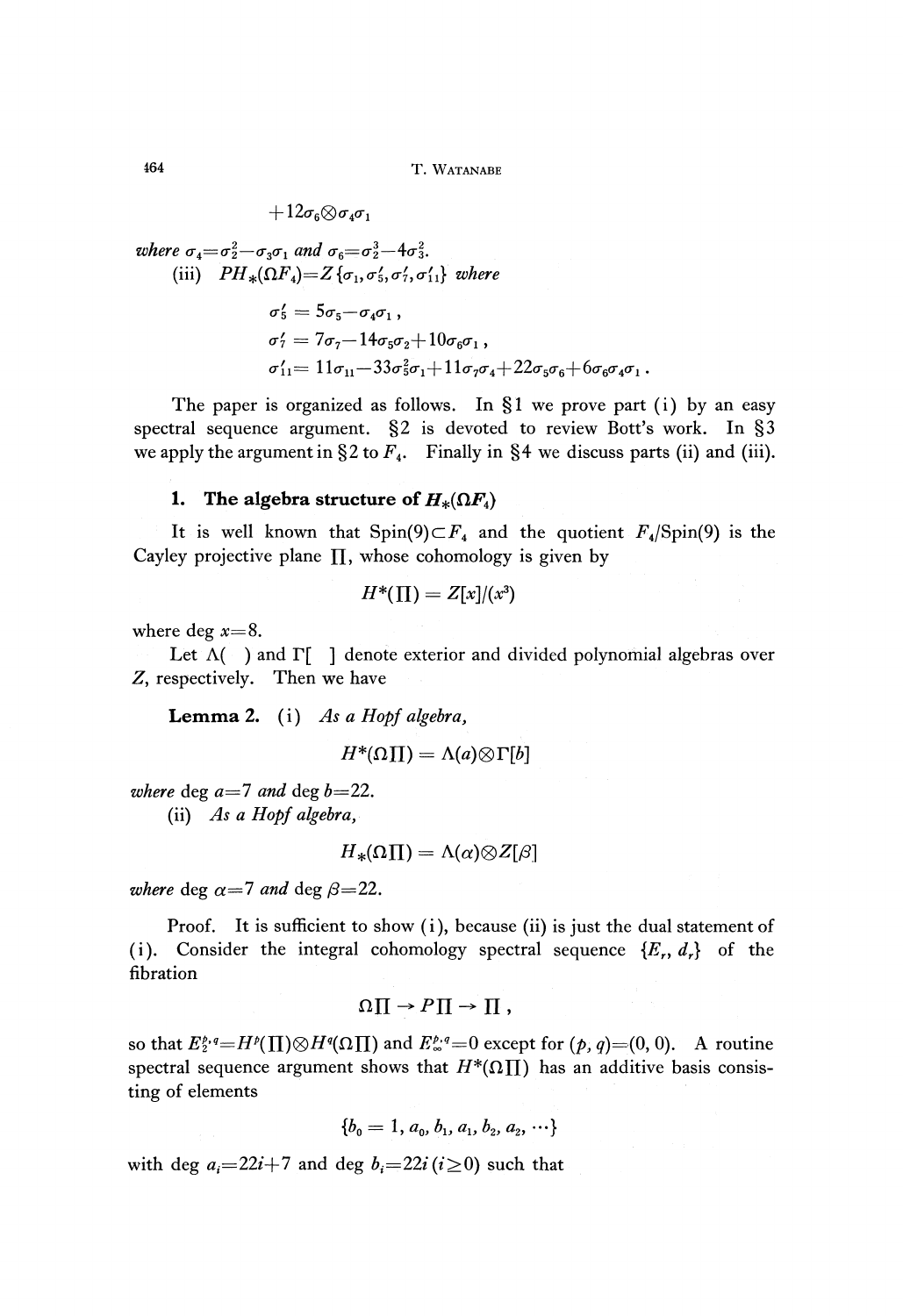THE HOMOLOGY OF THE LOOP SPACE 465

$$
d_8(1 \otimes a_i) = x \otimes b_i \quad \text{for } i \geq 0, d_{16}(1 \otimes b_i) = x^2 \otimes a_{i-1} \quad \text{for } i \geq 1.
$$

In terms of this basis we compute products  $a_i a_j$ ,  $a_i b_j$  and  $b_i b_j$ . Clearly  $a_i a_j = 0$ . Now  $a_0b_i = a_i$  since  $d_8(1 \otimes a_0b_i) = x \otimes b_i$ . Let  $e_{i,j}$  be the integer such that  $b_ib_j =$  $e_{i,j}b_{i+j}$ . Then  $a_ib_j=a_0b_ib_j=e_{i,j}a_ib_{i+j}=e_{i,j}a_{i+j}$ . Therefore

$$
d_{16}(1\otimes b_ib_j)=x^2\otimes a_{i-1}b_j+x^2\otimes b_ia_{j-1}\\=(e_{i-1,j}+e_{i-1,i})x^2\otimes a_{i+j-1}\,.
$$

Hence we get a relation  $e_{i,j} = e_{i-1,j} + e_{j-1,i}$ , which implies that  $e_{i,j} = (i+j)!\ell!j!$ . Thus setting  $a=a_0$  and  $b=b_1$ , we obtain the desired algebra structure. It remains to prove that *a* and *b* are primitive. But it is immediate from degree con siderations.  $q.e.d.$ 

Here we quote the following result from [5; Proposition 9.1]:

$$
(1.1) \tH_*(\Omega \text{Spin}(9)) = Z[\sigma_1, \sigma_2, \sigma_3, \sigma_5, \sigma_7]/(\sigma_1^2 - 2\sigma_2)
$$

where deg  $\sigma_i = 2i$ .

Proof of Theorem  $1(i)$ . Let  $f: F_4 \rightarrow K(Z, 3)$  be a map which represents the generator of  $H^3(F_4) = Z$ . As seen from the table in [12; §1],  $\Omega f_*$ :  $\pi_j(\Omega F_4) \rightarrow$  $\pi_i(K(Z,2))$  is an isomorphism for  $j \leq 6$  and an epimorphism for  $j=7$ . So, by the Whitehead theorem,  $\Omega f_*: H_i(\Omega F_4) \to H_i(K(Z,2))$  is an isomorphism for  $j \leq 6$ . Recall that  $H_*(K(Z,2)) = \Gamma[\gamma]$  with deg  $\gamma = 2$ . Let  $\sigma_i = (\Omega f_*)^{-1}(\gamma_i) \in$  $H_{2i}(\Omega F_4)$  for  $i=1,2,3$  (where  $\gamma_i = \gamma^i/i!$ ). Then we have

$$
(1.2) \tH*(\Omega F4) = Z[\sigma1, \sigma2, \sigma3]/(\sigma12 - 2\sigma2, \sigma2\sigma1 - 3\sigma3) for dim. \leq 6.
$$

(This observation is due to Bott and Samelson [6; Proposition 9.2].)

Consider the integral homology spectral sequence *{E<sup>r</sup> , d<sup>r</sup> }* of the fibration

$$
\Omega\operatorname{Spin}(9)\to\Omega F_4\to\Omega\prod\,,
$$

so that  $E^2_{\rho,q} = H_p(\Omega \prod) \otimes H_q(\Omega \operatorname{Spin}(9))$  and  $E^{\infty}_{\rho,q} = Gr H_{p+q}(\Omega F_4)$ . Note that this spectral sequence is multiplicative with respect to the Pontrjagin product in the usual sense (see [13; §1]). Using Lemma 2 (ii), we see that  $E^2 = E^7$  and  $\alpha \in E_{7,0}^2$  is transgressive. Comparing (1.1) with (1.2) shows that the only element of  $E_{0,6}^2$  which must be killed in E<sup>*r*</sup> (for some *r*) is  $\sigma_2\sigma_1-3\sigma_3$ . We therefore have  $d^7(\alpha \otimes 1) = 1 \otimes (\sigma_2 \sigma_1 - 3 \sigma_3)$ , which gives

$$
E^8=Z[\beta]\otimes Z[\sigma_1,\,\sigma_2,\,\sigma_3,\,\sigma_5,\,\sigma_7]/(\sigma_1^2\!-\!2\sigma_2,\,\sigma_2\sigma_1\!-\!3\sigma_3)\,.
$$

It follows from dimensional reasons that  $d' = 0$  for  $r \ge 8$ . Hence  $E^8 = E^{\infty}$ . Since  $H_*(\Omega F_4)$  is commutative, no extension problem can occur and the result follows. q.e.d.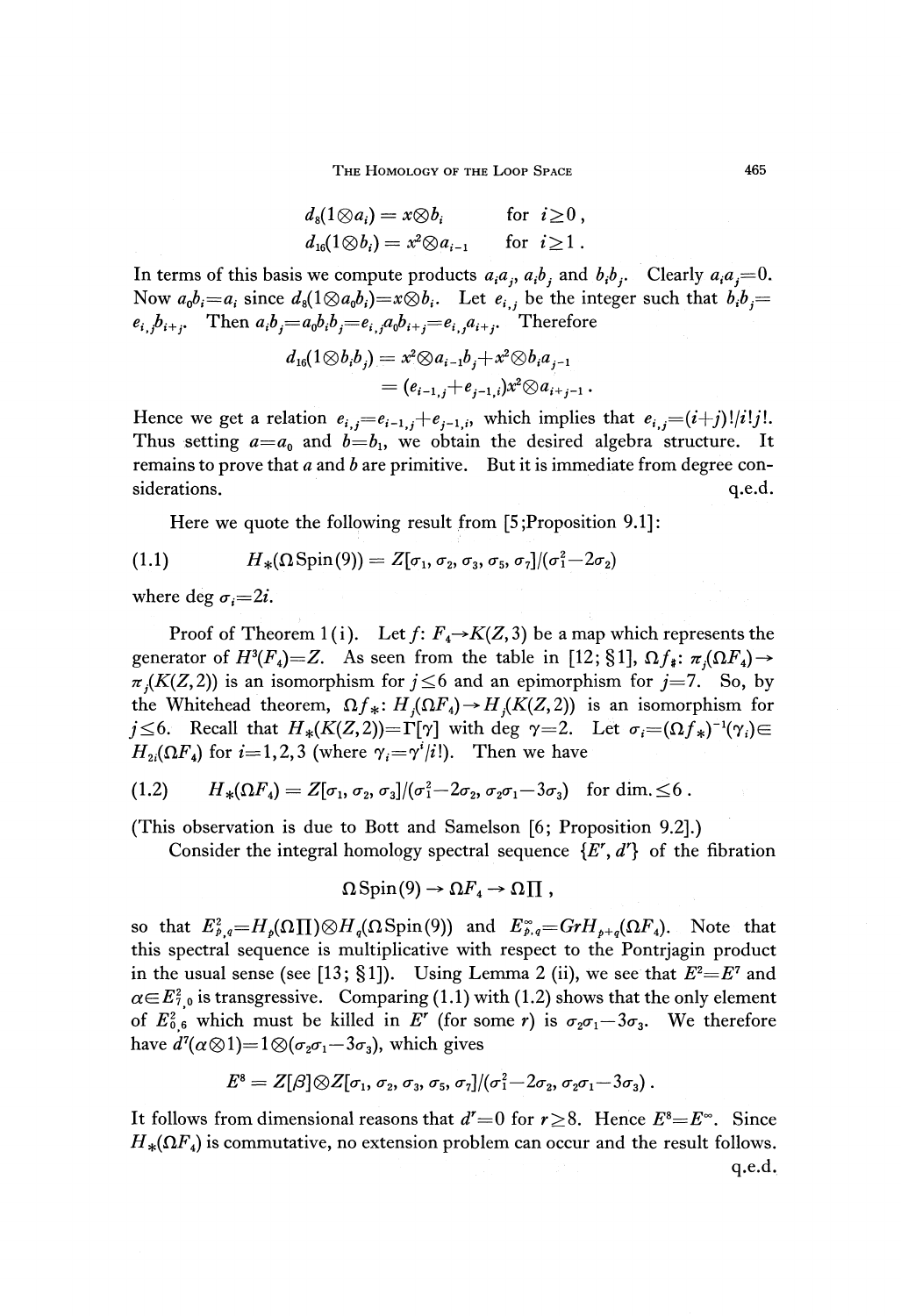**466 T. WATANABE**

### **2. Review of Bott's work**

In this section we collect some results concerning the cohomology of *ΩG* and related spaces. For details and proofs see [2], [3] and [5],

Suppose *G* is simple and simply connected as before. Then the rational cohomology ring of  $\Omega G$  is given by

$$
H^*(\Omega G; Q) = Q[u_1, u_2, \cdots, u_l]
$$

where  $l$ =rank G and deg  $u_i$ =2 $k_i$  with  $1 = k_1 < k_2 < \cdots < k_l$ . (This last condition is not satisfied for  $G = Spin(2l)$ ; we shall omit it in the sequel.) Moreover, each  $u_i$  can be chosen to be primitive. These facts imply that in  $H^{2k_i}(\Omega G)$ there exists only one primitive element  $p_i$  which is not divisible (where we do not mind the sign), and further that

(2.1) 
$$
PH^*(\Omega G) = Z\{p_1, p_2, \cdots, p_l\}.
$$

Suppose given a homomorphism  $s: S<sup>1</sup>\rightarrow G$  of the circle into G, whose image is denoted by  $T^1$ . Let  $T$  be a maximal torus of  $G$  containing  $T^1$ , and  $C_s$ be the centralizer of  $T^1$  in *G*. Then we have inclusions  $T \subset C_s \subset G$  and a fibration

$$
C_s/T \to G/T \stackrel{\tau_s}{\to} G/C_s.
$$

Since  $H^*(C_s/T)$ ,  $H^*(G/T)$  and  $H^*(G/C_s)$  are all torsion free and even-dimen sional [4], it follows that

(2.2)  $\tau^*_s: H^*(G/C_s) \to H^*(G/T)$  is a split monomorphism.

Consider next the fibration

$$
G/T \xrightarrow{\iota} BT \xrightarrow{\rho} BG
$$

where *BT* and *BG* are the classifying spaces for *T* and *G* respectively. The following isomorphisms are elementary:

$$
\mathrm{Hom}(T, S^1)\!\simeq\!H^1(T)\!\simeq\!H^2(BT)\!\simeq\!H^2(G/T)\,.
$$

By identifying these, we may view the roots or weights as elements of  $H<sup>1</sup>(T)$  etc. In particular for the fundamental weights  $\omega_i$  ( $1 \le i \le l$ ), we have

$$
H^*\!(BT) = Z[\omega_1,\,\omega_2,\,\cdots,\,\omega_l]
$$

on which the Weyl group *Φ(G)* acts in a natural way. Then *ι* induces an isomorphism

$$
(2.3) \tH^*(BT;Q)/IG \simeq H^*(G/T;Q)
$$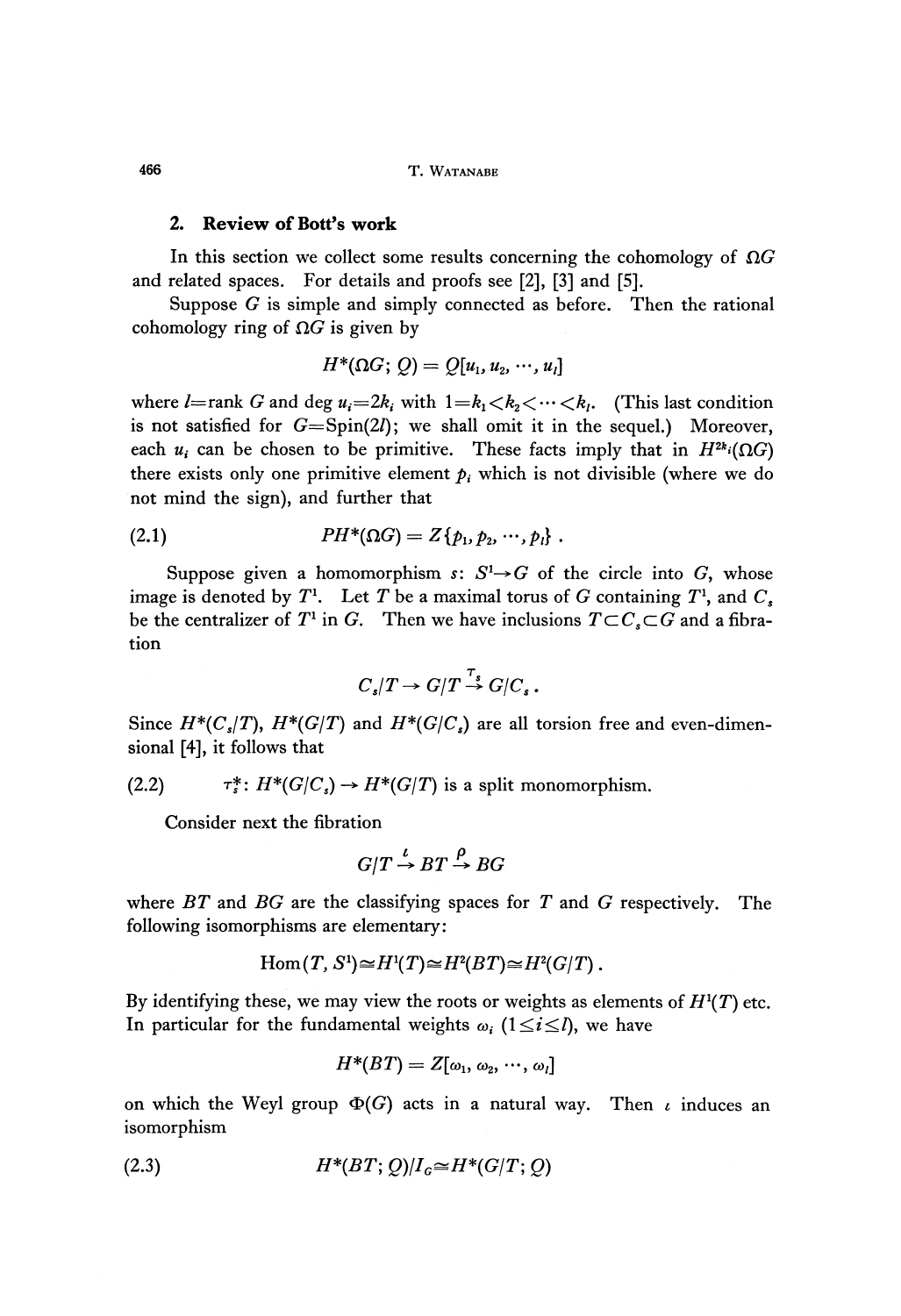Suppose given a representation  $\lambda: G \rightarrow U(n)$  with weights  $\mu_1, \mu_2, \cdots, \mu_n \in$ *H*<sup>2</sup>(*BT*). Its *k*-th Chern class  $c_k(\lambda)$  is defined to be the *k*-th elementary sym metric function in the  $\mu_j: c_k(\lambda) = \sigma_k(\mu_1, \mu_2, \dots, \mu_n)$ . Let  $I_k(\lambda) = \mu_1^k + \mu_2^k + \dots + \mu_n^k$ .  $c_k(\lambda)$  and  $J_k(\lambda)$  are related with each other by the Newton formula:

(2.4) 
$$
I_k(\lambda) = \sum_{1 \leq j < k} (-1)^{j-1} c_j(\lambda) I_{k-j}(\lambda) + (-1)^{k-1} k c_k(\lambda).
$$

With (an arbitrary homomorphism)  $s: S^1 \rightarrow G$ , we associate the following two maps. Let

$$
f_s: G/C_s \to \Omega G
$$

be defined by

$$
f_s(q)(t) = g \cdot s(t) \cdot g^{-1}
$$

for  $q = gC_s \in G/C_s$  and  $t \in S^1$ . On the other hand, by the dual isomorphisms

$$
\mathrm{Hom}(S^1,T)\!\simeq\!H_1(T)\!\simeq\!H_2(BT)\!\simeq\!H_2(G/T)\,,
$$

*s* (whose image is contained in *T*) may be considered as an element of  $H_1(T)$ etc. Using this convention, we define

$$
\theta_s\colon H^{q+1}(BT)\to H^{q-1}(BT)
$$

to be the derivation which extends the assignment  $\omega \rightarrow \langle \omega, s \rangle$ , for  $\omega \in H^2(BT)$ , where  $\langle , \rangle$  stands for the Kronecker index.

Now we consider the case of  $SU(n+1)$ . As is well known,

$$
H^*(BSU(n+1)) = Z[c_2, c_3, \cdots, c_{n+1}]
$$

where  $c_{i+1}$  (deg  $c_{i+1}$ =2*j*+2) is the (*j*+1)-th universal Chern class for *j*=1,2, ···, *n*. Set  $G' = SU(n+1)$ . Let

$$
\sigma_E^* \colon H^{q+1}(BG') \to H^q(G')
$$

and

$$
\sigma_P^* \colon H^q(G') \to H^{q-1}(\Omega G')
$$

be the cohomology suspensions associated with the fibrations

$$
G' \to EG' \to BG'
$$

and

$$
\Omega G' \to PG' \to G'
$$

respectively. Then we have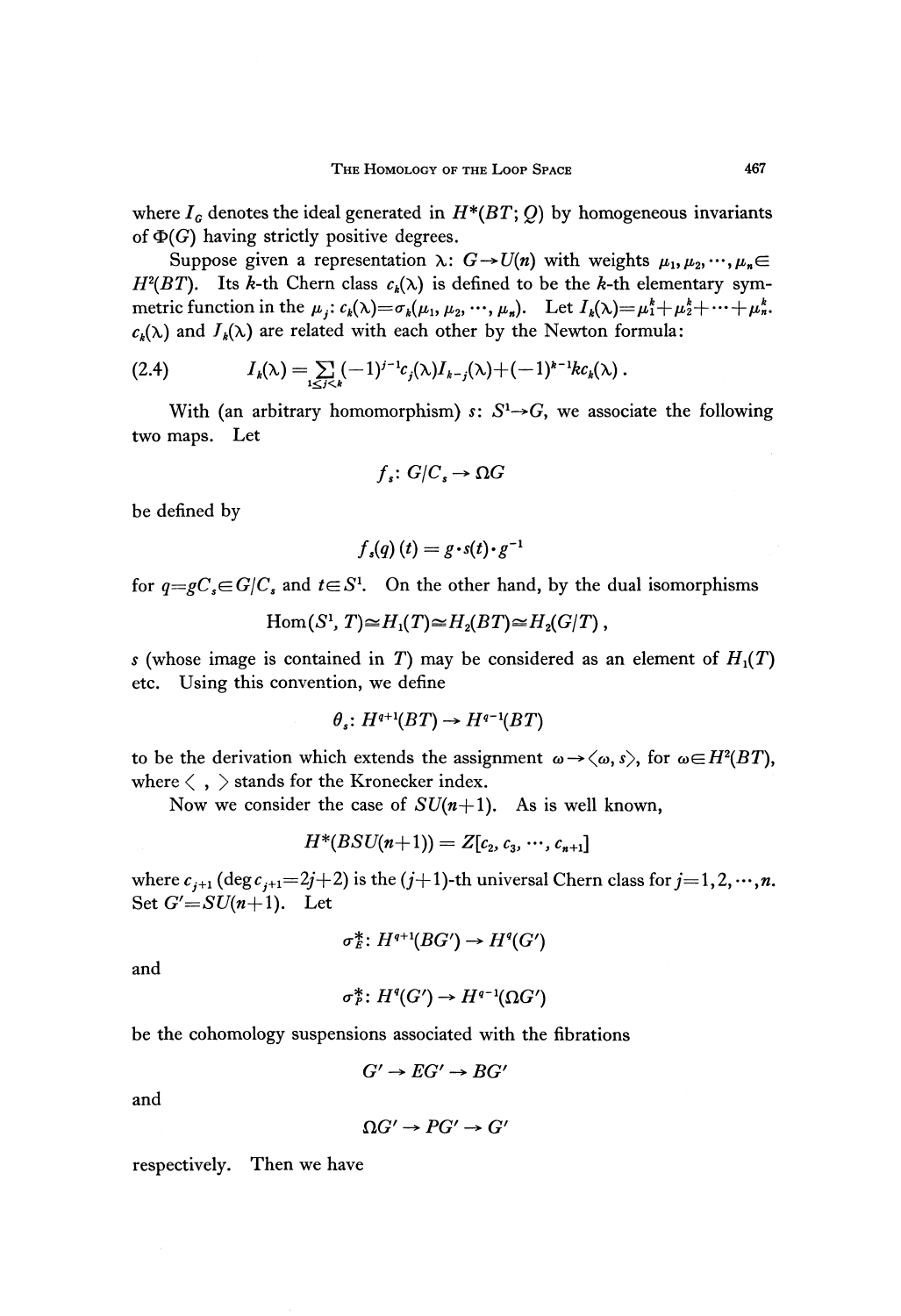468 T. WATANABE

**Lemma 3.** For  $j=1, 2, \dots, n$ , the element  $p'_j=\sigma^*_{p}\sigma^*_{E}(c_{j+1})$  is primitive and *not divisible in*  $H^{2j}(\Omega G')$ . That is,

$$
PH^*(\Omega G') = Z\{p'_1, p'_2, \cdots, p'_n\} .
$$

Proof. Recall first the following results:

$$
H^*(G') = \Lambda(x_3, x_5, \, \cdots, x_{2n+1})
$$

with deg  $x_{2j+1} = 2j+1$  and

$$
{H}_{\ast}(\Omega G')=Z[\sigma_{1},\,\sigma_{2},\,\cdots,\,\sigma_{n}]
$$

with deg $\sigma_i=2j$ . By Borel's transgression theorem [1; Theorem 19.1],  $\sigma_E^*(c_{j+1})=x_{2j+1}$  and so each  $x_{2j+1}$  is primitive. Thus the problem reduces to showing that the map  $s_F^*$ :  $QH^*(G') \to PH^*(\Omega G')$  induced by  $\sigma_F^*$  is split monic. It is then enough to verify that the dual map  $s_x^p$ :  $OH_*(\Omega G') \rightarrow PH_*(G')$ is epic. But this is an exercise of the homology Eilenberg-Moore spectral sequence (see [8;  $\S 4$ ]).  $q.e.d.$ 

Hereafter we simply write  $\lambda$  for the composite

$$
G \to U(n) \subset SU(n+1) = G'.
$$

Let s' be the composite  $\lambda s$ :  $S^1 \rightarrow G'$ ,  $T'$  a maximal torus of  $G'$  containing  $\lambda(T)$ , and  $C_{s'}$  the centralizer of  $\lambda(T^1)$  in G'. A similar treatment holds for the pair *(G', s').* Specifically we have, with the obvious notation,

(2.5) τ\*//\*/σJσf *= t\*θs<p\** .

This key formula was established in [5; §7].

**Proposition 4.** Let  $k=k_i$  for  $i=1, 2, ..., l$ . Then  $\iota^*\theta_s(c_{k+1}(\lambda))$  is an *integer multiple of*  $\tau_s^* f_s^* (p_i)$  *in H*<sup>2k</sup>*(G/T).* 

Proof. The homomorphism  $\lambda$  induces a homomorphism  $\tilde{\lambda}$ :  $T\!\rightarrow\!T',$ maps  $\bar{\lambda}$ :  $G/T \rightarrow G'/T'$  and  $\bar{\bar{\lambda}}$ :  $G/C_s \rightarrow G'/C_{s'}$  so that appropriate diagrams can be (homotopy) commutative. We first show that  $\iota^* \theta_s B \tilde{\lambda}^* = \bar{\lambda}^* \iota^* \theta_{s'}$ . By the naturality of the Kronecker index,  $\langle B\tilde\lambda^*(\omega),s\rangle{=}\langle\omega,B\tilde\lambda_*(s)\rangle{=}\langle\omega,s'\rangle$  for  $\omega{\in}$ *H*<sup>2</sup>(*BT'*). Then it follows that  $\theta_s B\tilde{\lambda}^* = B\tilde{\lambda}^* \theta_s$  and hence  $\iota^* \theta_s B \tilde{\lambda}^* = \iota^* B \tilde{\lambda}^* \theta_s$  $=\bar{\lambda} * \iota * \theta$ .

Now since  $\Omega \lambda^*$ :  $H^*(\Omega G') \rightarrow H^*(\Omega G)$  is a homomorphism of Hopf algebras over Z, we have

$$
\Omega \lambda^*(p'_k) = a \cdot p_i
$$

for some  $a \in Z$ . But  $\tau_s^* f_s^* \Omega \lambda^* (p_s') = \tau_s^* \overline{\lambda}^* f_s^* (p_s') = \lambda^* \tau_s^* f_s^* (p_s') = \lambda^* \tau_s^*$  $(c_{k+1})$ , which equals  $\bar{\lambda}^*i^*\theta_s/\rho^*(c_{k+1})$  by (2.5). On the other hand, since  $c_{k+1}(\lambda)$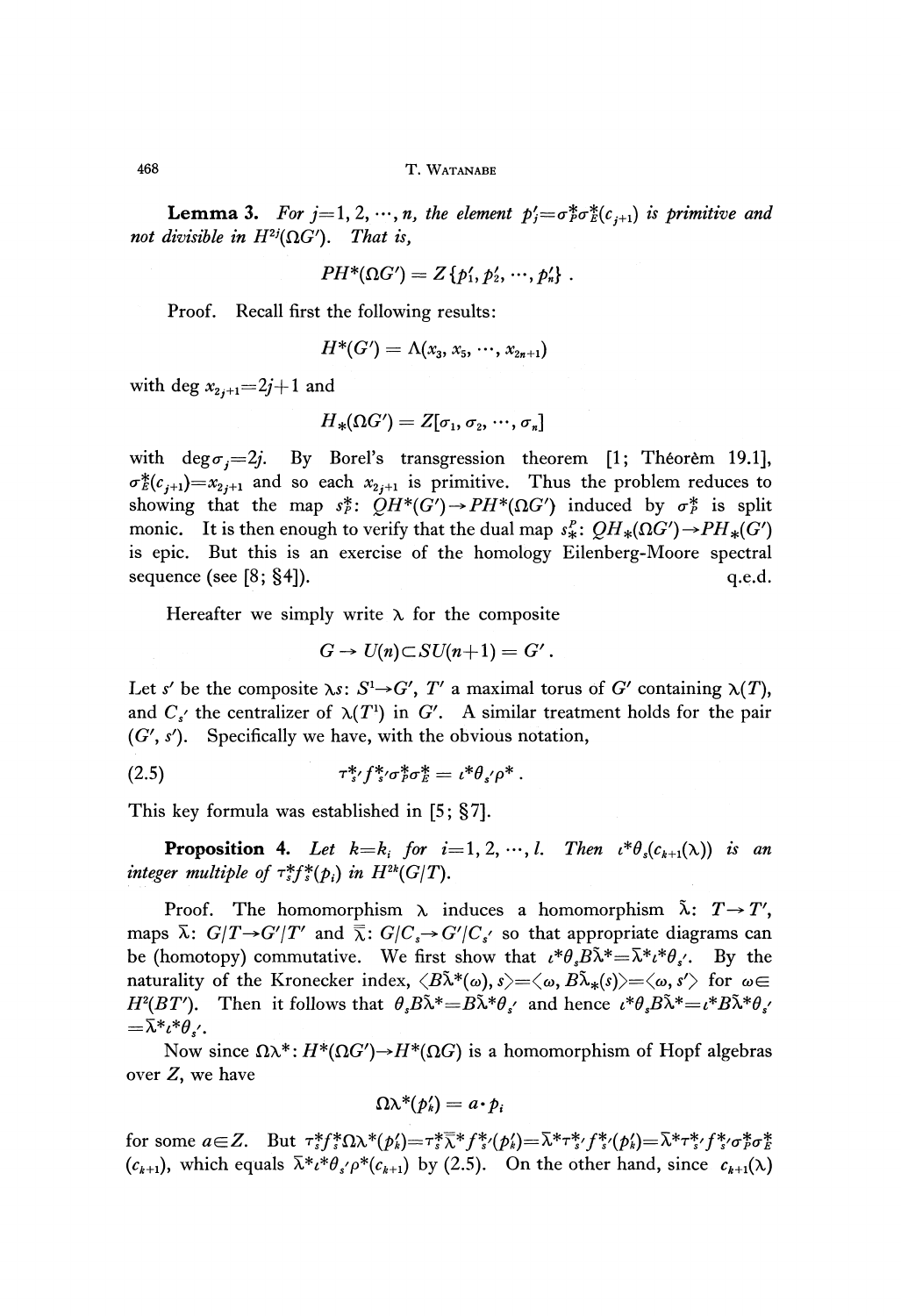$= B\tilde{\lambda}^*\rho^*(c_{k+1}),$  it follows that  $\iota^*\theta_s(c_{k+1}(\lambda)) = \iota^*\theta_s B\tilde{\lambda}^*\rho^*(c_{k+1}) = \overline{\lambda}^*\iota^*\theta_s'\rho^*(c_{k+1}).$ Combining these, it follows that  $\iota^* \theta_s(c_{k+1}(\lambda)) = a \cdot \tau_s^* f_s^*(p_i)$ . q.e.d.

From now on we assume that *G* has trivial center. Then the simple roots  $\alpha_i (1 \leq i \leq l)$  constitute a base for  $H^1(T)$ . According to Bott [5; §§1 and 5], if  $s \in H_1(T)$  is dual to a long root, then *(s* becomes a generating circle and)  $f_s$  has the property that the image of  $f_{s^*}: H_*(G/C_s) {\rightarrow} H_*(\Omega G)$  generates the algebra  $H_*(\Omega G)$ . Dualization then gives

(2.6)  $f^*_s$ :  $H^*(\Omega G) \to H^*(G/C_s)$  is a split monomorphism when restricted to  $PH^*(\Omega G)$ .

To use this fact we shall take such an *s.*

We can now characterize the generators  $p_i$  in (2.1).

**Proposition 5.** *Under the hypotheses and notations as above, if k=k{ for*  $i = 1, 2, \cdots, l$  and  $\overline{q}_k \in H^{2k}(G/T)$  is a unique element such that  $\overline{q}_k$  is not divisible and

$$
\iota^*\theta_{\scriptscriptstyle s}(\mathbf{\mathcal{C}}_{k+1}(\lambda)) = \bar{a}\!\cdot\!\bar{q}_k
$$

*for some*  $a \in Z$ *, then* 

(i) The following properties of a primitive element  $\bar{p}_k{\in}H^{2k}(\Omega G)$  are equivalent:

- (1)  $\bar{p}_k$  *is not divisible, i.e.,*  $\bar{p}_k = p_i$ ,
- (2) *f¥(Pk) is not divisible,*
- (3)  $\tau^*_s f^*_s(\bar{p}_k)$  is not divisible,
- (4)  $\tau^*_{s} f^*_{s}(\bar{p}_k) = \bar{q}_k$ .

(ii) There is a unique element  $q_k \in H^{2k}(G/C_s)$  such that  $\tau_s^*(q_k) = \overline{q}_k$ . Then  $q_k$ is not divisible, and  $p_i$  is uniquely determined by  $q_k$  via  $f^*(p_i) {=} q_k$ 

Proof. By  $(2.6)$ ,  $(1)$  is equivalent to  $(2)$ . By  $(2.2)$ ,  $(2)$  is equivalent to (3). Clearly (4) implies (3). Conversely, suppose (3) (and so (1)) is given. By Proposition 4 and the definition of  $\bar{q}_k$ ,  $a \cdot \tau_s^* f_s^* (\bar{p}_k) = \iota^* \theta_s (c_{k+1}(\lambda)) = a \cdot \bar{q}_k$ . But by uniqueness,  $\tau_s^* f_s^* (\bar{p}_k) = \bar{q}_k$  (and  $a = \bar{a}$ ). This completes the proof of (i). (ii) is only a corollary of (i).  $q.e.d.$ 

Therefore we conclude:

(2.7) In order to characterize  $p_i$ , we must find  $q_k$  in  $H^{2k}(G/C_s)$  by computing  $\lambda^* \theta_s(c_{k+1}(\lambda))$  for suitable *s* and  $\lambda$ , where  $k=k_i$  (1 ≤*i* ≤*l*).

**Lemma 6.**  $\iota^*\theta_s(I_k(\lambda)) = (-1)^{k-1}k \cdot \iota^*\theta_k(c_k(\lambda))$ .

Proof. Since the set  $\{\mu_1, \mu_2, \dots, \mu_n\}$  is invariant under the action of  $\Phi(G)$ , it follows from (2.3) that  $\iota^*(c_i(\lambda)) = \iota^*(I_i(\lambda)) = 0$ . Then the lemma follows from (2.4) and the derivativity of  $\theta_s$ . *.* q.e.d.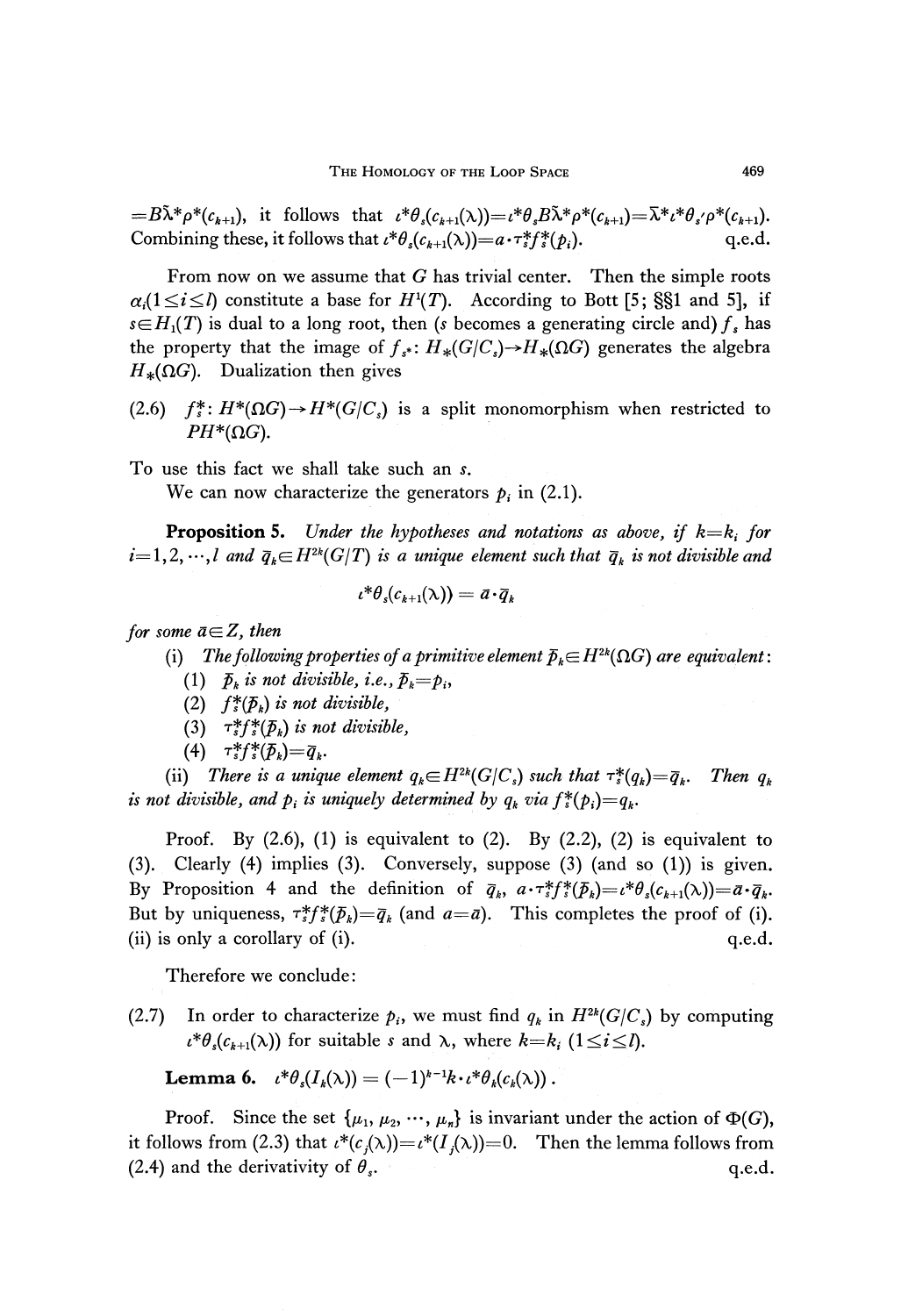#### **3.** The primitive elements in  $H^*(\Omega F_4)$

Since *F<sup>4</sup>* has trivial center, the argument developed in the previous section can be applied to  $F_4$ . In this case, let us carry the project (2.7) into practice.

First note that  $l=4$  and  $(k_1,k_2,k_3,k_4)=(1,5,7,11)$ . We use the root system given in [7], where the fundamental weights  $\omega_i$  are expressed in terms of the simple roots  $\alpha_i$  as follows:

(3.1) 
$$
\omega_1 = 2\alpha_1 + 3\alpha_2 + 4\alpha_3 + 2\alpha_4 ,
$$

$$
\omega_2 = 3\alpha_1 + 6\alpha_2 + 8\alpha_3 + 4\alpha_4 ,
$$

$$
\omega_3 = 2\alpha_1 + 4\alpha_2 + 6\alpha_3 + 3\alpha_4 ,
$$

$$
\omega_4 = \alpha_1 + 2\alpha_2 + 3\alpha_3 + 2\alpha_4 .
$$

Here long roots are  $\alpha_1$ ,  $\alpha_2$  and so forth. Hence we take

$$
s = \text{the dual of } -\alpha_1.
$$

Then  $C_s$  turns out to be  $T^1 \cdot Sp(3)$  with  $T^1 \cap Sp(3)=Z_2$ . Set  $V = F_4/T^1 \cdot Sp(3)$ . In [11] Ishitoya and Toda have computed the ring structure of  $H^*(V)$ . Their result is

$$
(3.2) \qquad H^*(V) = Z[t, u, v, w]/(t^3 - 2u, u^2 - 3t^2v + 2w, 3v^2 - t^2w, v^3 - w^2)
$$

where deg  $t=2$ , deg  $u=6$ , deg  $v=8$  and deg  $w=12$ . Besides we need the following information on the generators  $t, u, v$  and  $w$  (see [11; §4]): Put

$$
t=\omega_1, y_1=\omega_2-\omega_3, y_2=\omega_3-\omega_4 \text{ and } y_3=\omega_4;
$$

let  $z_i = y_i(t-y_i)$  and let  $q_i = \sigma_i(z_1, z_2, z_3)$  for  $i=1, 2, 3$ ; then

(3.3) 
$$
q_1 = t^2, q_2 = 3v \text{ and } q_3 = w
$$

where these elements are regarded as those of  $H^*(F_4/T; Q) = Q[t, y_1, y_2, y_3]/I_{F_4}$ . For convenience we introduce the notation:

$$
x=\frac{1}{2}t \text{ and } x_i=x-y_i \ (i=1,2,3).
$$

Then  $H^*(BT;Q) = Q[x, x_1, x_2, x_3]$ . In view of (3.1), the derivation associated with our *s* is represented by

(3.4) 
$$
\theta_s = -\frac{\partial}{\partial x} : Q[x, x_1, x_2, x_3] \to Q[x, x_1, x_2, x_3].
$$

Let  $p_i = \sigma_i(x_1^2, x_2^2, x_3^2)$  ( $i=1,2,3$ ) and  $s_n = x_1^n + x_2^n + x_3^n$  ( $n \ge 0$ ). We get again the Newton formula

(3.5) 
$$
s_{2n} = \sum_{1 \leq i < n} (-1)^{i-1} p_i s_{2n-2i} + (-1)^{n-1} n p_n
$$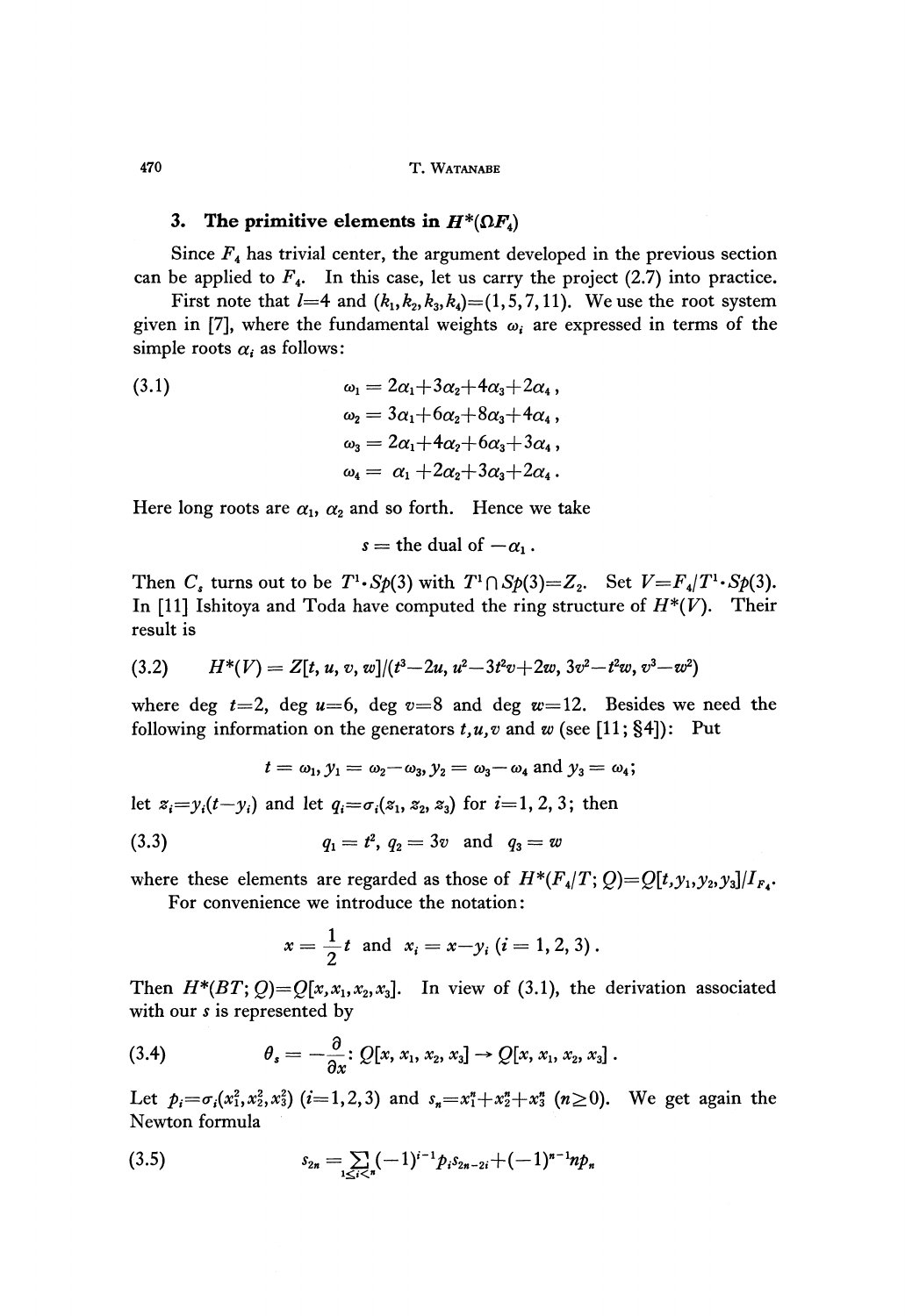with the convention  $p_n=0$  for  $n>3$ . By definition,  $z_i=y_i(t-y_i)=(x-x_i)$  $(x+x_i)=x^2-x_i^2$ . Then

$$
\sum p_i = \Pi(1+x_i^2) = \Pi(1+x^2-z_i) = \sum (-1)^i q_i (1+x^2)^{3-i}
$$
  
=  $\sum (-1)^i q_i \left(\sum \binom{3-i}{j} x^{2j}\right)$ 

which gives a formula

(3.6) 
$$
p_k = \sum_{i+j=k} (-1)^i \binom{3-i}{j} q_i x^{2j}.
$$

Next we take

 $\mu =$  the irreducible representation with highest weight  $\omega_4$ . By making use of 47.8 and 43.1.10 of [10], one can check that dim  $\lambda = 26$  and the set of weights of  $\lambda$  is given by

$$
I = \{\pm x \pm x_i, \ \pm x_i \pm x_j (1 \leq i < j \leq 3), \ 0, \ 0\} \ .
$$

Put

$$
J = \{\pm x \pm x_i\}, \qquad J_k = \sum_{j \in J} y^k;
$$
  

$$
K = \{\pm x_i \pm x_j\}, \qquad K_k = \sum_{j \in K} y^k.
$$

Since  $I = J \cup K \cup \{0, 0\}$ , it follows that  $I_k(\lambda) = J_k + K_k$  for  $k > 0$ . Then  $\theta_s(I_k(\lambda))$  $=\theta_s(f_k)$  by (3.4). Since

$$
\sum J_k/k! = \sum_{y \in J} e^y = (e^x + e^{-x}) \cdot \sum (e^x + e^{-x})
$$
  
=  $(2\sum x^{2j}/(2j)!) \cdot (2\sum s_{2n}/(2n)!)$ ,

 $\int_{\mathbb{R}^k} \left( \frac{2\kappa}{2j} \right) s_{2k-2j} x^{2j}$  (and  $J_{2k+1} = 0$ ). Using these together with Lemma 6, we obtain a formula

$$
(3.7) \t\t t^*\theta_s(c_{2k}(\lambda))=\frac{4}{k}\sum_{1\leq j\leq k}j\binom{2k}{2j}s_{2k-2j}x^{2j-1}.
$$

The above discussion is summarized in the figure below.

$$
\iota^*\theta_s(c_{2k}(\lambda)) \xrightarrow{(3.7)} s_{2n}, x
$$
  
\n
$$
s_{2n} \xrightarrow{(3.5)} p_i \xrightarrow{(3.6)} q_i, x
$$
  
\n
$$
q_i \xrightarrow{(3.3)} t, v, w
$$

*X* where *"A-+B"* means that *X* expresses *A* in terms of *B.* A direct calculation following these arrows and using the relations in (3.2) yields: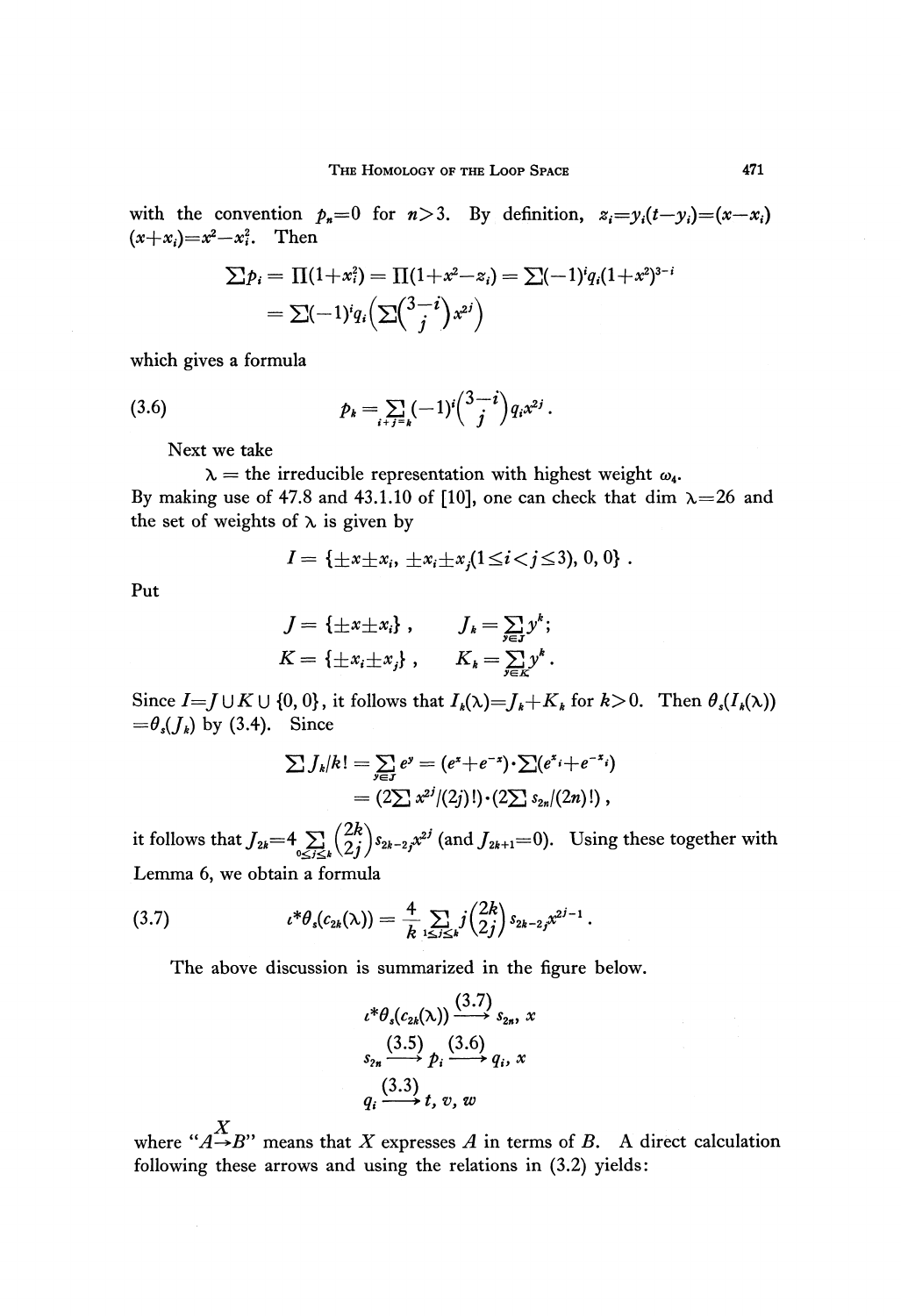T. WATANABE

(3.8)  
\n
$$
\begin{array}{cccc}\n & k & t^* \theta_s(c_{k+1}(\lambda)) \\
1 & 6 \ t \\
5 & 12 \ b & b = t^2 u - 5tv \\
7 & 30 \ c & c = 2uv - 3tw \\
11 & 270 \ d & d = 3tvw - 2uv^2\n\end{array}
$$

Observe that the elements  $t, b, c$  and  $d$  are not divisible in  $H^{2k}(V)$  for  $k=1, 5, 7$  and 11 respectively.

**Proposition 7.** There exists a unique primitive element  $a_1$  [resp.  $b_5$ ,  $c_7$  and  $d_{11}$ ] *of*  $H^*(\Omega F_4)$  such that  $f^*(a_1) = t$  [resp.  $f^*(b_5) = b$ ,  $f^*(c_7) = c$  and  $f^*(d_{11}) = d$ ]. Then

$$
PH^*(\Omega F_4)=Z\{a_1,b_5,c_7,d_{11}\}.
$$

This is a consequence of Proposition 5 (ii) and (3.8).

## **4.** The coalgebra structure of  $H_*(\Omega F_4)$

In this section we display our computation of the cohomology ring  $H^*(\Omega F_4)$ for dim.  $\leq 10$ , which gives a partial proof of parts (ii) and (iii) of Theorem 1. To prove the whole we need to determine it for dim.  $\leq 22$  (see Theorem 1 (i)). However, as will be seen, the remainder is no more than a tedious computation and is left to the reader.

We choose an additive basis of  $H^*(V)$  for dim.  $\leq 22$  as follows (cf. [11; Corollary 4.5]):

(4.1) 
$$
\deg = 0 \quad 2 \quad 4 \quad 6 \quad 8 \quad 10 \quad 12 \quad 14 \quad 16 \quad 18 \quad 20 \quad 22
$$

$$
1 \quad t \quad t^2 \quad u \quad tu \quad b \quad t^2v \quad c \quad tuv \quad t^2uv \quad vw \quad d
$$

$$
v \quad b' \quad w \quad c' \quad v^2 \quad x \quad tx \quad d'
$$

where  $x = uv - tv^2$ ; *b,c,d* are given in (3.8); and *b*<sup>*f*</sup>, *c*<sup>*f*</sup>, *d*<sup>*'*</sup> are determined by the following equations:

$$
B\cdot \binom{t^2u}{tv} = \binom{b}{b'},\ C\cdot \binom{uv}{tw} = \binom{c}{c'},\ D\cdot \binom{tvw}{t^2x} = \binom{d}{d'}
$$

where  $B, C, D$  are  $2 \times 2$  matrices over *Z* whose determinant is 1; for example,  $B = \begin{pmatrix} 1 & -5 \\ b & 1 \end{pmatrix}$  with  $k, l \in \mathbb{Z}$  such that  $5k+l=1$ , and then  $b=k l^2u+l$  tv.

With respect to this basis, let  $\alpha$ ,  $\beta$ ,  $\gamma$  and  $\delta$  be the duals of *t*, *b*, *c* and *d* respectively. Then we may set

$$
\sigma_1 = f_{s^*}(\alpha), \sigma_5 = f_{s^*}(\beta), \sigma_7 = f_{s^*}(\gamma) \text{ and } \sigma_{11} = f_{s^*}(\delta),
$$

for this notation fits in with that used in Theorem 1(i). In fact, Proposition 7

**472**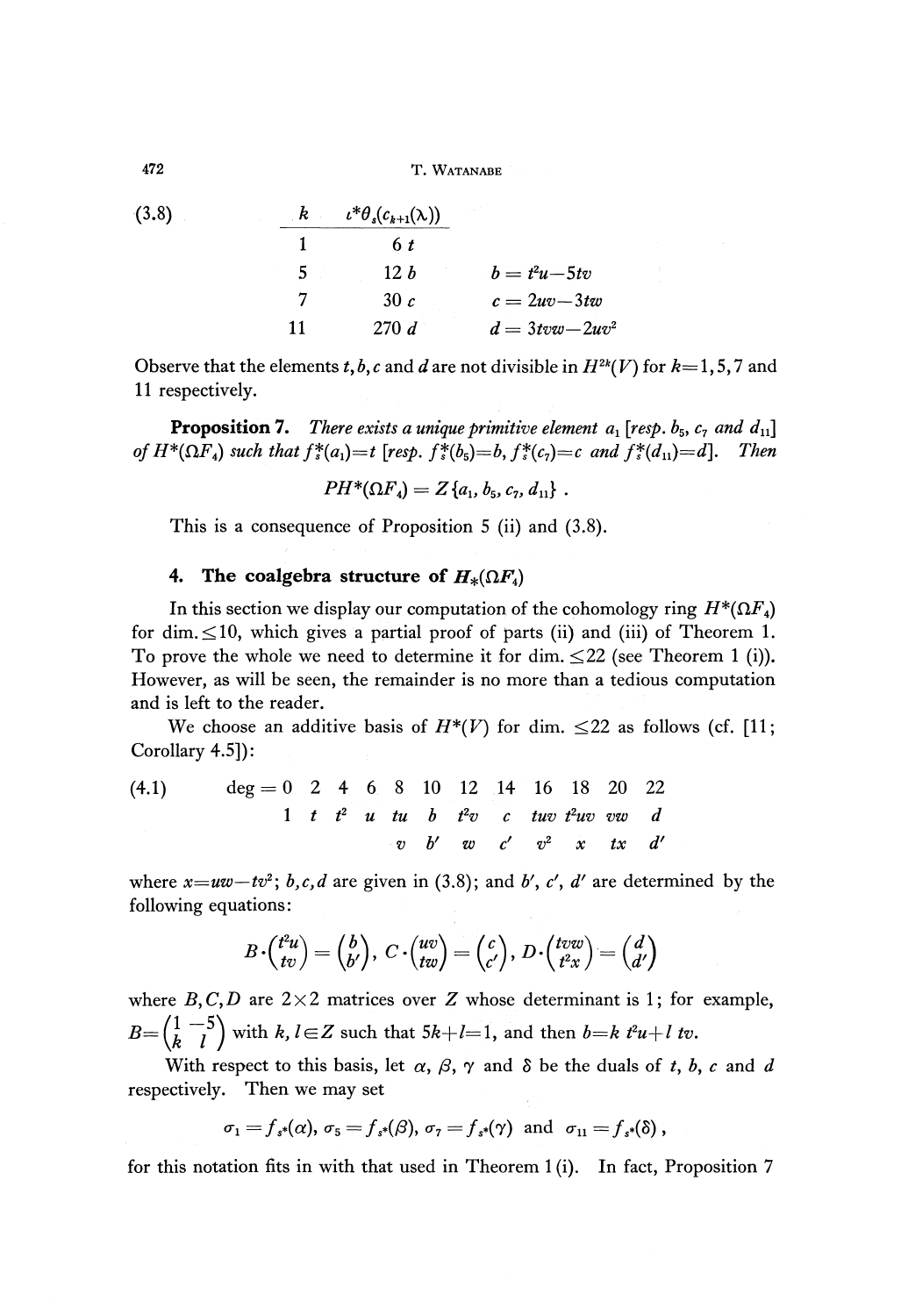assures us that  $\sigma_1$ ,  $\sigma_5$ ,  $\sigma_7$  and  $\sigma_{11}$  are indecomposable and not divisible in  $H_*(\Omega F_4).$ 

Next, by Theorem 1(i), we choose an additive basis of  $H_*(\Omega F_4)$  for dim.  $\leq$  22 as follows:

| $\deg = 0$ | $\overline{2}$ | $\overline{4}$          | $6\overline{6}$ |         |                            | 8 10 12 14     | 16          | 18             | 20                                                                                                                                                                                                                    | 22                                |
|------------|----------------|-------------------------|-----------------|---------|----------------------------|----------------|-------------|----------------|-----------------------------------------------------------------------------------------------------------------------------------------------------------------------------------------------------------------------|-----------------------------------|
|            |                |                         |                 |         |                            |                |             |                | $1\quad \sigma_1\quad \sigma_2\quad \sigma_3\quad \sigma_4\quad \sigma_4\sigma_1\quad \sigma_6\quad \sigma_6\sigma_1\quad \sigma_6\sigma_2\quad \sigma_6\sigma_3\quad \sigma_6\sigma_4\quad \sigma_6\sigma_4\sigma_1$ |                                   |
|            |                |                         |                 |         |                            |                |             |                | $\sigma_5$ $\sigma_5\sigma_1$ $\sigma_5\sigma_2$ $\sigma_5\sigma_3$ $\sigma_5\sigma_4$ $\sigma_5\sigma_4\sigma_1$                                                                                                     | $\sigma_{5}\sigma_{6}$            |
|            |                |                         |                 |         |                            |                |             |                | $\sigma_7$ $\sigma_7\sigma_1$ $\sigma_7\sigma_2$ $\sigma_7\sigma_3$                                                                                                                                                   | $\sigma_7\sigma_4$                |
|            |                |                         |                 |         |                            |                |             |                |                                                                                                                                                                                                                       | $\sigma_5^2$ $\sigma_5^2\sigma_1$ |
|            |                |                         |                 |         |                            |                |             |                |                                                                                                                                                                                                                       | $\sigma_{11}$                     |
| 1          |                | $a_1$ $a_2$ $a_3$ $a_4$ |                 | $a_5$   | $a_{6}$                    | a <sub>7</sub> | $a_{8}$     | $a_{9}$        | $a_{10}$                                                                                                                                                                                                              | $a_{11}$                          |
|            |                |                         |                 | $b_{5}$ | $b_{\scriptscriptstyle 6}$ | $b_7$          | $b_{\rm s}$ | b <sub>9</sub> | $b_{10}$                                                                                                                                                                                                              | $b_{11}$                          |
|            |                |                         |                 |         |                            | c <sub>7</sub> | $c_{8}$     | $c_{9}$        | $c_{10}$                                                                                                                                                                                                              | $c_{11}$                          |
|            |                |                         |                 |         |                            |                |             |                | $b_{10}'$                                                                                                                                                                                                             | $b'_{11}$                         |
|            |                |                         |                 |         |                            |                |             |                |                                                                                                                                                                                                                       | $d_{11}$                          |

where  $\sigma_4 = \sigma_2^2 - \sigma_3\sigma_1$  and  $\sigma_6 = \sigma_2^3 - 4\sigma_3^2;$  the reader should notice that the relations  $\sigma_2 = \sigma_1^2/2$ ,  $\sigma_3 = \sigma_1^3/6$ ,  $\sigma_4 = \sigma_1^4/12$  and  $\sigma_6 = \sigma_1^6/72$  hold in  $H_*(\Omega F_4; Q)$ . The lower table indicates the corresponding dual basis.

Then the aspect of our computation is described by the following table:

| deg coproduct                                                                                                                                        | relation       |                 | base $f_*^*$ -image |
|------------------------------------------------------------------------------------------------------------------------------------------------------|----------------|-----------------|---------------------|
| $\widetilde{\psi}(\sigma_{1})=0$                                                                                                                     |                |                 |                     |
| $\widetilde{\psi}(\sigma_{2})=\sigma_{1}\!\otimes\!\sigma_{1}$                                                                                       | $a_1^2 = a_2$  | $a_2 = a_1^2$   | $t^2$               |
| $\widetilde{\psi}(\sigma_3) = \sigma_2{\otimes} \sigma_1.$                                                                                           | $a_2a_1 = a_3$ | $a_3 = a_2 a_1$ | 2u                  |
| $\tilde{\psi}(\sigma_4) = 2\sigma_3 \otimes \sigma_1 + 2\sigma_2 \otimes \sigma_2 \quad a_3 a_1 = 2a_4, a_2^2 = 2a_4 \quad a_4 = \frac{1}{2}a_3 a_1$ |                |                 | $t\mathcal{u}$      |

Now we confront the case of degree 10. A base for  $H_{10}(\Omega F_4)$  is given by  $\{\sigma_4\sigma_1,$  $\mathcal{F}_{5}$ . Since  $\sigma_4\sigma_1 = \sigma_1^5/12$ , it follows that  $\tilde{\psi}(\sigma_4\sigma_1) = 5\sigma_4\otimes \sigma_1 + 10\sigma_3\otimes \sigma_2$ . Suppose that  $\widetilde{\psi}(\sigma_5) = m\sigma_4 \otimes \sigma_1 + \cdots$ , for some  $m \in \mathbb{Z}$ . Then  $a_4a_1 = 5a_5 + mb_5$  and hence  $5f_s^*(a_5) = f_s^*(a_4a_1 - mb_5) = t^2u - mb = (1-m)t^2u + 5mtv$ . On the other hand, since  $\langle f^*(a_5), \beta \rangle = \langle a_5, f_{s^*}(\beta) \rangle = \langle a_5, \sigma_5 \rangle = 0$ , it follows that  $f^*(a_5) = nb'$  for some  $n \in$ Z. Conbining these gives

$$
(1-m)t^2u+5mtv=5n(kt^2u+ltv).
$$

Since  $\{t^2u, tv\}$  is a base, we have

$$
1-m=5kn \text{ and } m=ln.
$$

But since  $5k+l=1$ , it follows that  $n=1$ . For simplicity we may take  $m=1$ ;